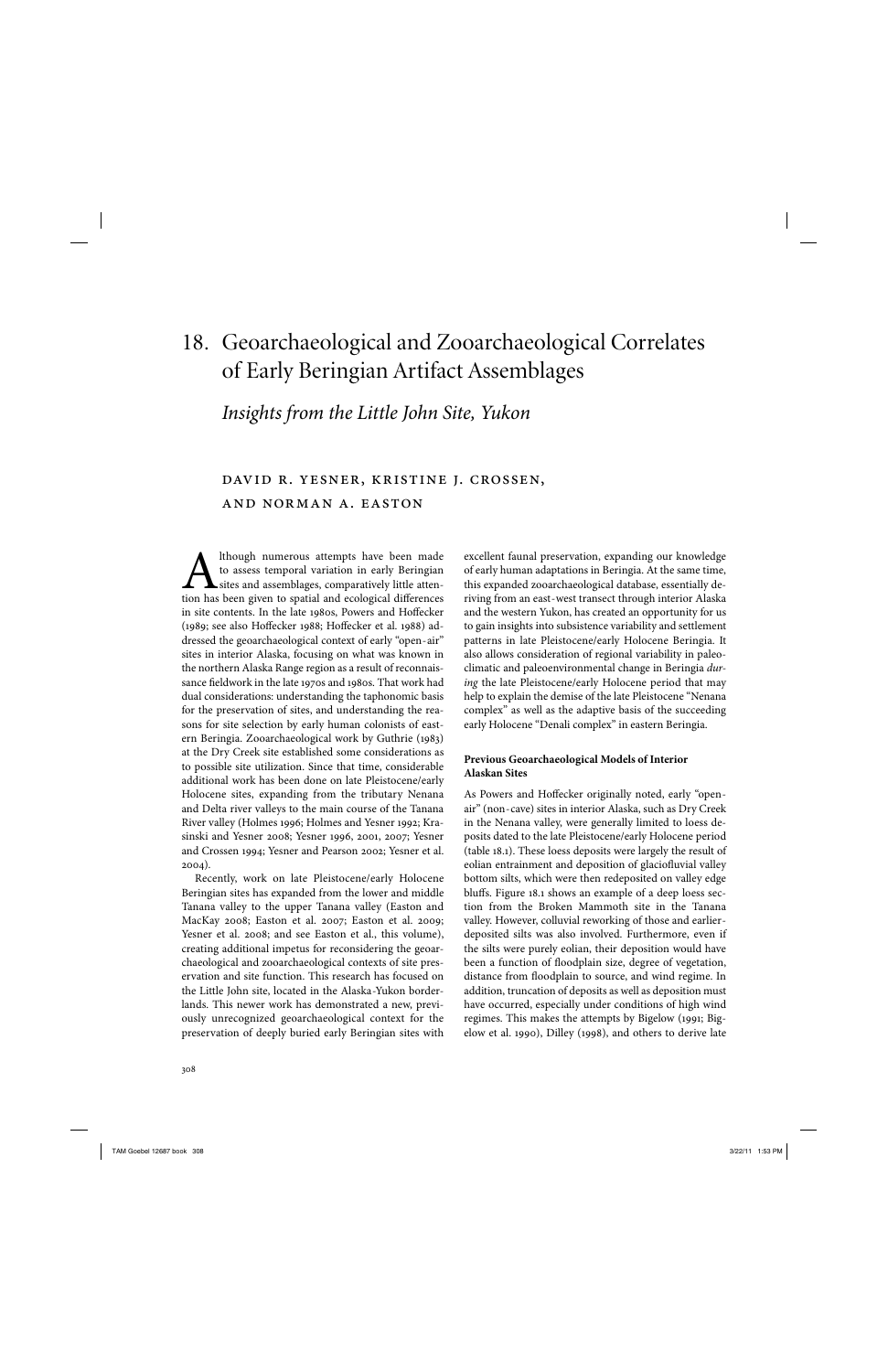| Table 18.1. Geomorphological/Sedimentary Contexts for |  |  |
|-------------------------------------------------------|--|--|
| "Open-Air" Eastern Beringian Archaeological Sites     |  |  |

| Loess deposits (post-12,500 <sup>14</sup> C yr BP) |  |  |
|----------------------------------------------------|--|--|
|----------------------------------------------------|--|--|

| Deposition: primary eolian va. colluvial; episodic truncation;        |
|-----------------------------------------------------------------------|
| regolith: bedrock, river gravels, outwash                             |
| Retransported loess in valley bottoms ("mucks")                       |
| Intercalated sand deposits                                            |
| Eolian/colluvial contexts on valley margins                           |
| Post-LGM dune deposits in valley bottoms                              |
| Lacustrine sedimentation                                              |
| Eolian/colluvial deposition in swales between bedrock/outwash "lobes" |
| Linkages with paleosols                                               |
| Deposition <i>within</i> paleosol units (Broken Mammoth, Little John) |
| Deposition <i>between</i> paleosol units (Dry Creek, Gerstle Quarry)  |
|                                                                       |

Pleistocene and Holocene loess sedimentation rates from these deposits difficult at best. It is important to note that these deposits have been formed on a variety of regoliths, including bedrock knolls (e.g., of the Yukon-Tanana upland) and terraces formed of river gravel and outwash deposits.

A variety of other potential geomorphological contexts for early sites were examined by Powers and Hoffecker (1989), including glaciofluvial outwash, side-valley fan alluvium, older (pre-12,000<sup>14</sup>C BP [ca. 13,840 cal BP]) loessic colluvium, and primary frozen loess. Glaciofluvial outwash seemed not to be a good medium for site preservation; other contexts were rejected primarily because of difficulties in accessing and testing these contexts. However, where fan sediments and particularly earlier loessic colluvium have been exposed, no site materials have been recorded to date. For example, extensive earlier Pleistocene loess deposits are found above the Broken Mammoth site and in the Jack Wade region near Delta Junction (Crossen et al. 1991; Crossen et al. 1992), but no artifactual materials have yet been recovered. This remains, however, a potential source of site discovery, since it is likely that, like later Holocene loess, many of these earlier loess deposits were truncated in areas of higher wind regimes and differentially retained in more protected settings. Another potential source of sites remains exposures at side- valley stream mouths. For obvious reasons, no archaeological materials have yet been derived from sediments in contemporary valley fills, as in the Tanana River, since they have been reworked by stream meanderings and since additional fluvial deposition occurred throughout the Holocene period, deeply burying any potential sites. However, as Dixon (1993) has pointed out, reworked loess deposited in valley bottoms in the Fairbanks area, recovered as a result of gold mining operations, has provided some



Figure 18.1. Stratigraphy of the Broken Mammoth site, Big Delta, Alaska (Holmes 1996. Used by permission).

limited examples of early artifactual materials in disturbed contexts. Additionally, as Cook (1969) noted some forty years ago, sites such as Healy Lake Village in the central Tanana valley may be preserved in lacustrine deposits, although these also provide unique depositional and erosional challenges.

Besides preservation in silts, there have also been preservation and retrieval of sites from sand deposits. One context is in large blowouts in areas of high- energy deposition along major river settings, such as at the Greeley Overlook site excavated by Bacon and Holmes (1980). Another more recently recognized context is in dunal deposits associated with major late Pleistocene dunefields, as in the area of Shaw Creek Flats in the middle Tanana River valley (Potter et al. 2008). In this chapter we explore an additional, newly recognized context for early site preservation: deeply buried eolian/colluvial deposits entrained in swales between bedrock and outwash "lobes."

In all of these cases, it has been assumed that rapid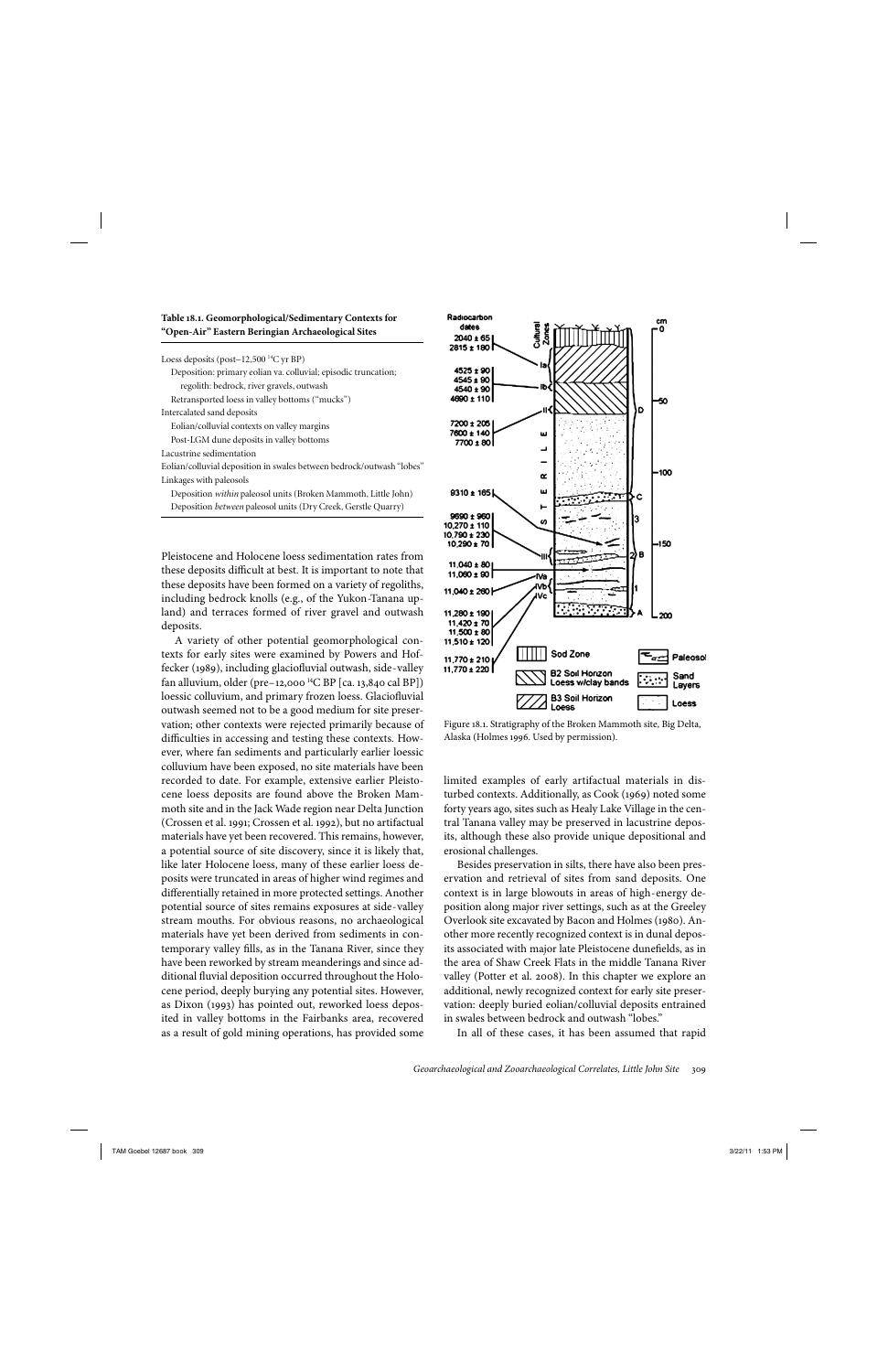deposition of either silts or sands has been a major factor in preservation of early artifact assemblages. Comparatively little attention has been given to the comparative roles of wind deflation, colluviation, cryoturbation, and other factors in the displacement of materials. Another problem that has not been widely discussed is the relationship of paleosols as indicators of ground surface and vegetational stabilization and artifact assemblages. In some sites, such as Broken Mammoth, all artifactual materials were universally entrained within distinct paleosols (see Yesner 1996, 2001, for a detailed discussion of the Broken Mammoth site). At others, such as Dry Creek, it is clear that artifacts were not always associated with paleosols and in fact were frequently found in loess units unrelated to paleosols (Thorson and Hamilton 1977). We discuss this issue here in relation to new work at the Little John site.

The preservation of faunal remains within eastern Beringian open- air sites appears to be a function of a series of interacting variables affecting the acidity of boreal forest soils. These include the following:

- 1. The nature of the bedrock source for eolian/colluvial sediment; for example, loess derived from glacial erosion of high- carbonate rocks produces highly alkaline deposits, increasing the probability of faunal preservation.
- 2. The presence and position of the permafrost table during the late Pleistocene/early Holocene period; for example, a formerly higher permafrost table may have post- depositionally encased bones in ice; this is probably limited to only a few sites.
- 3. Rapidity of post- depositional burial; for example, very rapid burial would probably enhance the preservation of faunal materials.
- 4. Depth of sediment deposit; for example, thick sediments prevent acids leached from spruce needles (derived from denser late- Holocene coniferous forests) from interacting with deeply buried bones.
- 5. The timing of initiation of podsolization; for example, exactly when denser coniferous forest developed.
- 6. Edaphic exposure, especially southerly exposure limiting effects of cryoturbation.

As a result of these interacting factors, good faunal preservation in most interior Alaskan sites has been relatively rare. In the Nenana valley, only the Dry Creek site has exhibited any degree of faunal preservation, and this is limited to a few fragments of bison, wapiti, and mountain sheep dentitions (Guthrie 1983). In the middle Tanana valley, good faunal preservation has characterized most sites but is particularly notable at the Broken Mammoth site (figure 18.1) with the thickest loess cap. Farther east within the Tanana valley, at the Gerstle River Quarry site, limited amounts of bison and wapiti bones were recovered, in addition to fragments of mammoth tusk, small mammal bones, and bird bones (Potter 2002, 2007). Newer excavations in the upper Tanana valley, however, have greatly expanded the faunal sample for eastern Beringia.

#### **New Data from the Alaska/Yukon Borderland Region**

With the expansion of the database to encompass sites farther east within the Tanana valley, such as Gerstle River Quarry, and now sites of the upper Tanana valley in the Alaska- Yukon borderlands, we have enough spatial and paleoenvironmental data to begin for the first time to consider the relationship between environmental context and the nature of artifactual assemblages over a larger region. Doing so places the earlier work in the lower and middle Tanana valley sites within a regional context that helps to explain the contents of those sites in a paleoenvironmental framework. Guthrie (2001) has noted that, at the time of the last glacial maximum (LGM), which was his main concern, there appears to have been considerable variability within regional faunas, which he used to define a "mesic buckle" in which far eastern (and far western) Beringian faunas (including insects) reflected more continental (i.e., colder and more arid) conditions, whereas those closer to the center of the former land bridge reflected more mesic conditions. In many ways this argument represents a resolution of the LGM "productivity paradox," in which Yukon (especially northern Yukon) pollen data were seen to reflect much harsher, more continental conditions.

#### *Expanding the "Mesic Buckle"*

Why should such a mesic "buckle" be restricted to the LGM? If anything, under the conditions of late Pleistocene/early Holocene amelioration, when seasonal shifts in insolation and biotic productivity became more pronounced, one should expect exacerbation of this trend as the land bridge dissolved and low- pressure systems circulated in both the Gulf of Alaska and Bering Sea regions, bringing increased moisture to the western portions of eastern Beringia. Because of predominant northwesterly airflow across the Alaska Range, furthermore, one should expect east-west differences, for example, between areas of interior Alaska including the lower Tanana and Nenana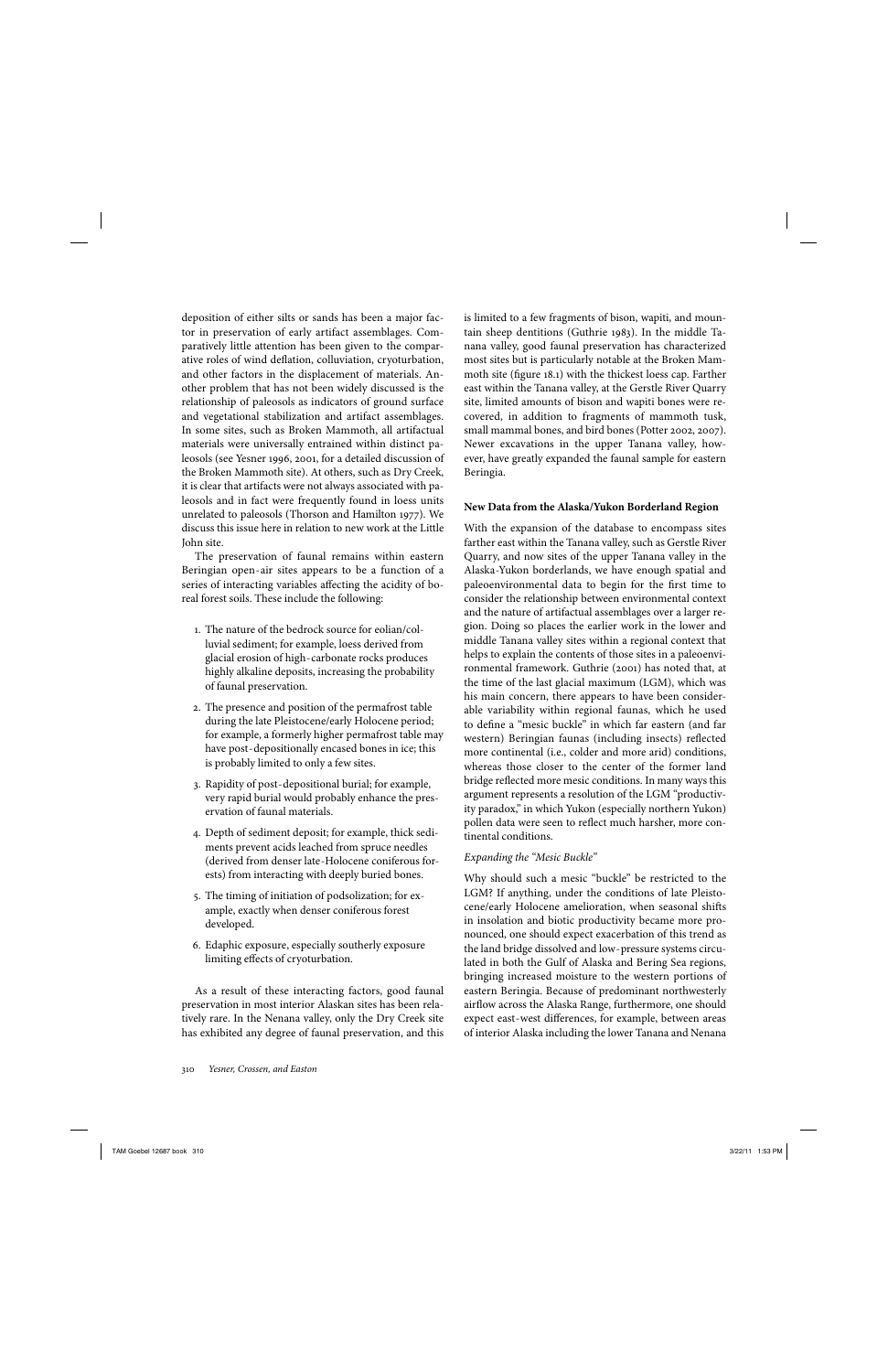

Figure 18.2. Daylight Coming Out Lake pollen diagram (Stuart White, after MacIntosh (1997).

valleys and the Alaska/Yukon borderlands and upper Tanana valley, which would be much less likely to reflect the same degree of environmental amelioration. Newer pollen work in the area for the late Pleistocene/early Holocene period in the southern Yukon and the Alaska/Yukon borderlands region seems to reflect this (Schweger 1997).

In particular, work by MacIntosh (1997) at Daylight Coming Out Lake in the Alaska/Yukon borderlands (figure 18.2) demonstrates that conditions in this area were significantly different from those in the middle or lower Tanana valley. The terminal Pleistocene "birch rise" that occurs in the middle/lower Tanana valley around 14,000 <sup>14</sup>C BP (ca. 16,690 cal BP) apparently did not take place in the Alaska/Yukon borderlands until about 11,000<sup>14</sup>C BP (ca. 12,900 cal BP), and the "poplar rise" in the middle/ lower Tanana valley after 11,000<sup>14</sup>C BP was virtually nonexistent in the Alaska/Yukon borderlands. In addition, the pollen records at both Daylight Coming Out Lake and Antifreeze Pond in the northern Yukon (Rampton 1971) show that the spruce rise in this region is signifi cantly later than in the middle and lower Tanana valley, occurring no earlier than 8500  $^{14}$ C BP (ca. 9500 cal BP) and perhaps as late as  $7500$  <sup>14</sup>C BP (ca. 8350 cal BP). This undoubtedly reflects significantly colder and more arid conditions in the upper Tanana valley across these time periods.

The consequences of these regional vegetational differences for variability in early Beringian faunas would have been enormous. Before about  $11,000$  <sup>14</sup>C BP, the Alaska/Yukon borderland vegetation, apparently still predominantly steppe tundra (with some willow), would have been likely to support primarily caribou populations. In contrast, the birch woodlands of the middle/lower Tanana valley at the same time would likely have supported a more diverse, "mesic" fauna including bison and moose. After 11,000  $^{14}$ C BP, when birch finally makes its appearance in the upper Tanana valley, conditions would likely have supported a more diverse, bisondominated fauna like that present earlier in the middle/ lower Tanana valley, and at this time the middle/lower Tanana valley would have supported an aspen parkland and, apparently, significant populations of wapiti as well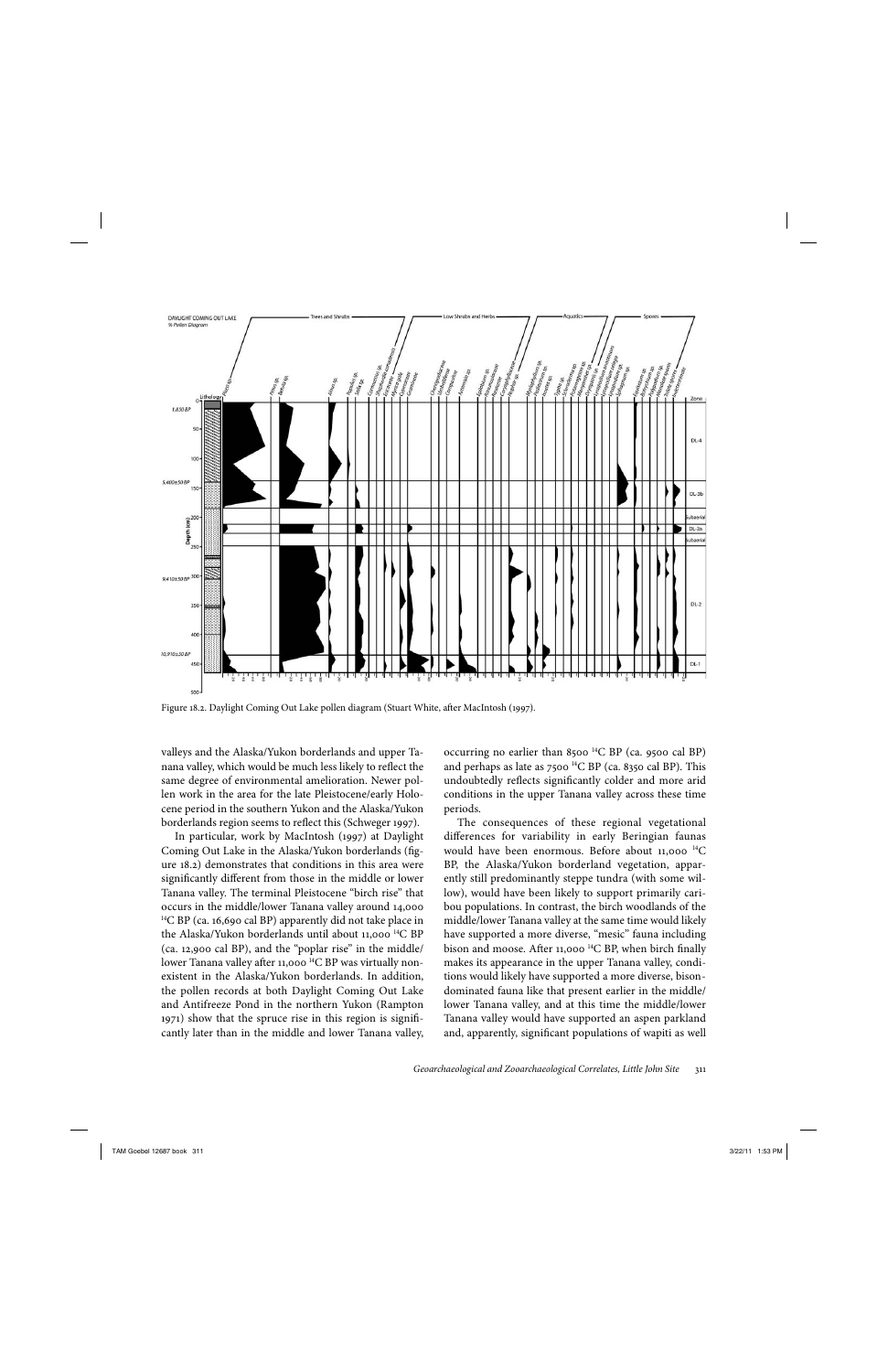as bison (based on evidence from the Broken Mammoth site). However, the later spruce rise in the upper Tanana valley may have meant the persistence of Beringian faunas, predominantly bison, later into the early Holocene period. This may help to explain the later dates on bison remains in southwestern Yukon archaeological sites—as late as 7400<sup>14</sup>C BP (ca. 8230 cal BP) (Workman 1978). In a sense, the western Yukon may have served as a refugium for bison populations. We explore the consequences of this situation for early human populations in eastern Beringia below.

#### *Geoarchaeology and Zooarchaeology of the Little John Site*

Discovery of the Little John Paleoindian site, located in the Scottie Creek drainage of the Alaska/Yukon borderlands (figure 18.3), has created the potential for new perspectives on eastern Beringian archaeology within a broader paleoenvironmental context (Easton et al. 2007, and see this volume). The Little John site represents a geoarchaeological context that has not been previously recognized, that of entrainment of artifacts and bones within deeply buried eolian and colluvial sediments in swales between bedrock and outwash "lobes" (see figure 17.3 in Eaton et al., this volume).

Specifically, at the Little John site there is a western bedrock knob or lobe that overlooks Mirror Creek, a tributary of the Scottie Creek drainage. Here the sediment package is relatively thin  $(<sub>30</sub> cm)$  and contains poor stratification, limited to an organic B2 horizon, an undated ash layer, and a relatively homogeneous, massive unit overlying broken shards of fragmented regolith. All radiocarbon samples from this lobe have dated to the mid- to-late Holocene period (Easton et al., this volume). Notched points and related styles from this lobe are consistent with mid- to-late Holocene dates. Microblade materials from this unit are not necessarily diagnostic as to time period within the Holocene. Chindadn- style triangular and subtriangular projectile points have been derived from this unit, but their dating is unclear, as none have been directly associated with any datable material. Faunal materials from this unit are in general poorly preserved, and when preserved are highly fragmented, but identifiable samples suggest a focus on moose and hare (Yesner n.d.).

Approximately 10 m northeast of the northern edge of the West lobe is another area that has produced abundant archaeological materials at the Little John site. A deep swale between the southern edge of the East lobe and the northern edge of the Permafrost lobe (see figure 17.6 in Eaton et al., this volume) has entrained these early archaeological materials. The deposit in this swale contains a loess deposit greater than 1 m thick. This loess unit contains a basal paleosol complex that has been exposed over a 12 m area. This paleosol has been well dated from 8850 to 10,000  $^{14}$ C BP (ca. 10,000-11,480 cal BP) (Easton et al., this volume). All dates in this unit (and the underlying loess unit) have been produced on bone. Hearths (other than a few hearth smears) and significant-sized charcoal fragments are rare in this unit, probably because of extensive cryoturbation and colluviation. Several colluvial units intersect the set of paleosol stringers, which are themselves highly convoluted as a result of freeze- thaw processes.

The paleosol unit produced a wide range of biface fragments, flakes, and at least one example of a wedge-shaped core. During 2009, a Chindadn- style triangular point was also definitively located in this unit. The paleosol unit also contained an abundance of well- preserved faunal remains. Given the models of faunal preservation discussed above, it appears that the most relevant factors operant at the Little John site were the nature of the regolith, the thickness of sediment, the rapidity of burial, and possibly enhanced preservation in a formerly higher permafrost table (Yesner et al. 2008).

#### *Faunal Assemblages from the Little John Site*

In characterizing the faunal assemblages from the paleosol units at the Little John site, we have subdivided the data into the results of the 2003– 2007 excavations, which focused primarily at the southern end of the East lobe swale, and the 2008– 2009 excavations, which focused primarily at the northern end of the East lobe swale. All data presented here are based on NISP (numbers of identifiable specimens) in order to maximize sample size.

Overall, the faunal assemblage from the Little John site is clearly dominated by bison (figure 18.4). Within the large-mammal assemblage (figure 18.5), bison clearly dominates. Caribou was identified as second in importance primarily during the earlier excavations at the site, which suggests localization of specific taxa in different areas of the site, a phenomenon also found during excavations at the Broken Mammoth site (Yesner 2001). It also suggests that cryoturbation and colluvial processes operant at the site have not altered the faunal assemblage sufficiently to cause spatial homogenization of the sample. Moose is also present in small numbers, as at the Broken Mammoth site, but wapiti has a much smaller presence here than at Broken Mammoth (Yesner 2001).

When small mammals are added to the assemblage (figure  $18.6$ ), it is obvious that hare is secondary in importance to bison, particularly when compared across all years. Ground squirrel remains are much less important and may represent primarily intrusive animals utilizing krotovenas at the site rather than objects of human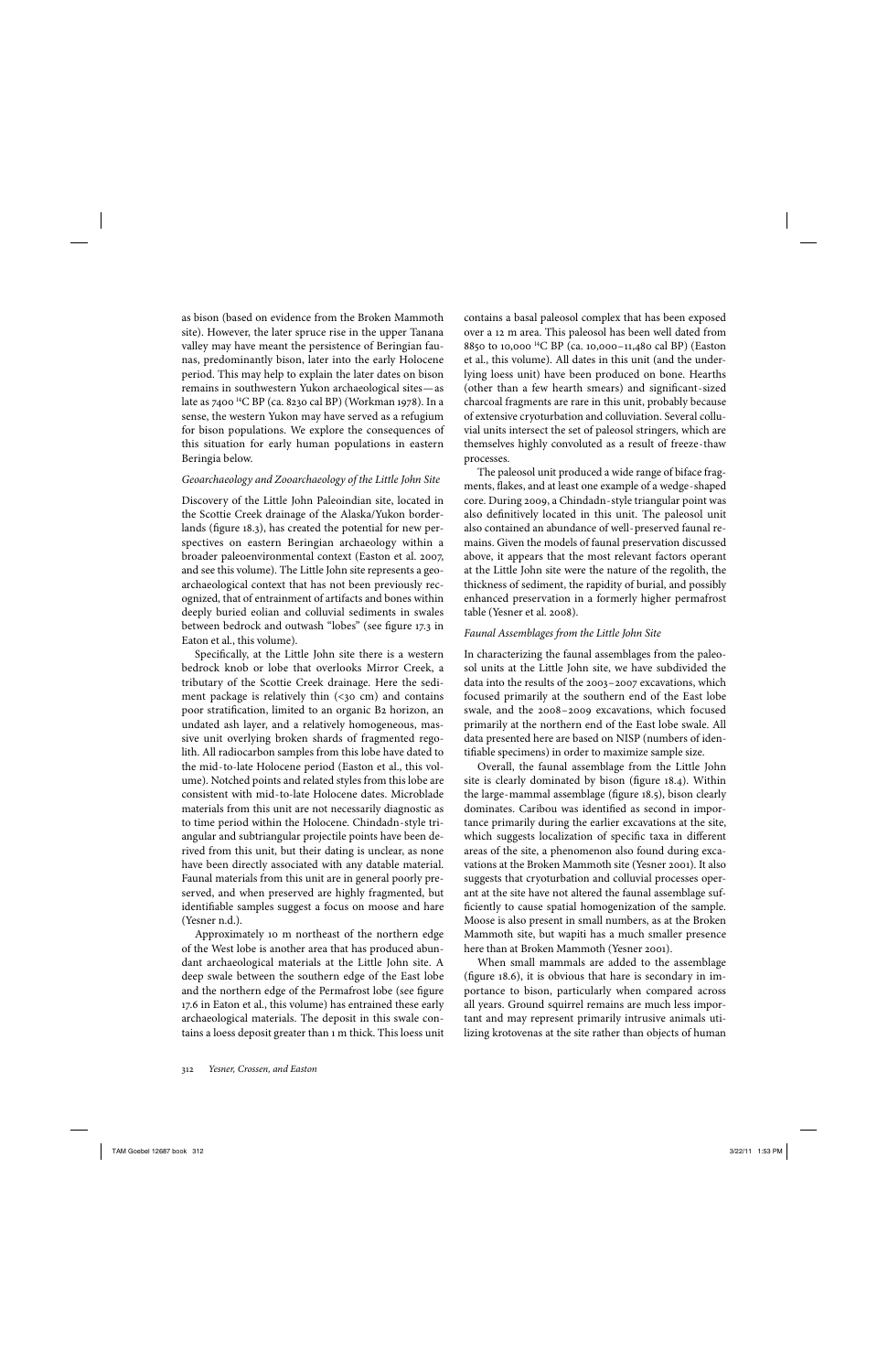

Figure 18.3. Location of the Little John site, Alaska/Yukon borderlands (Ted Goebel).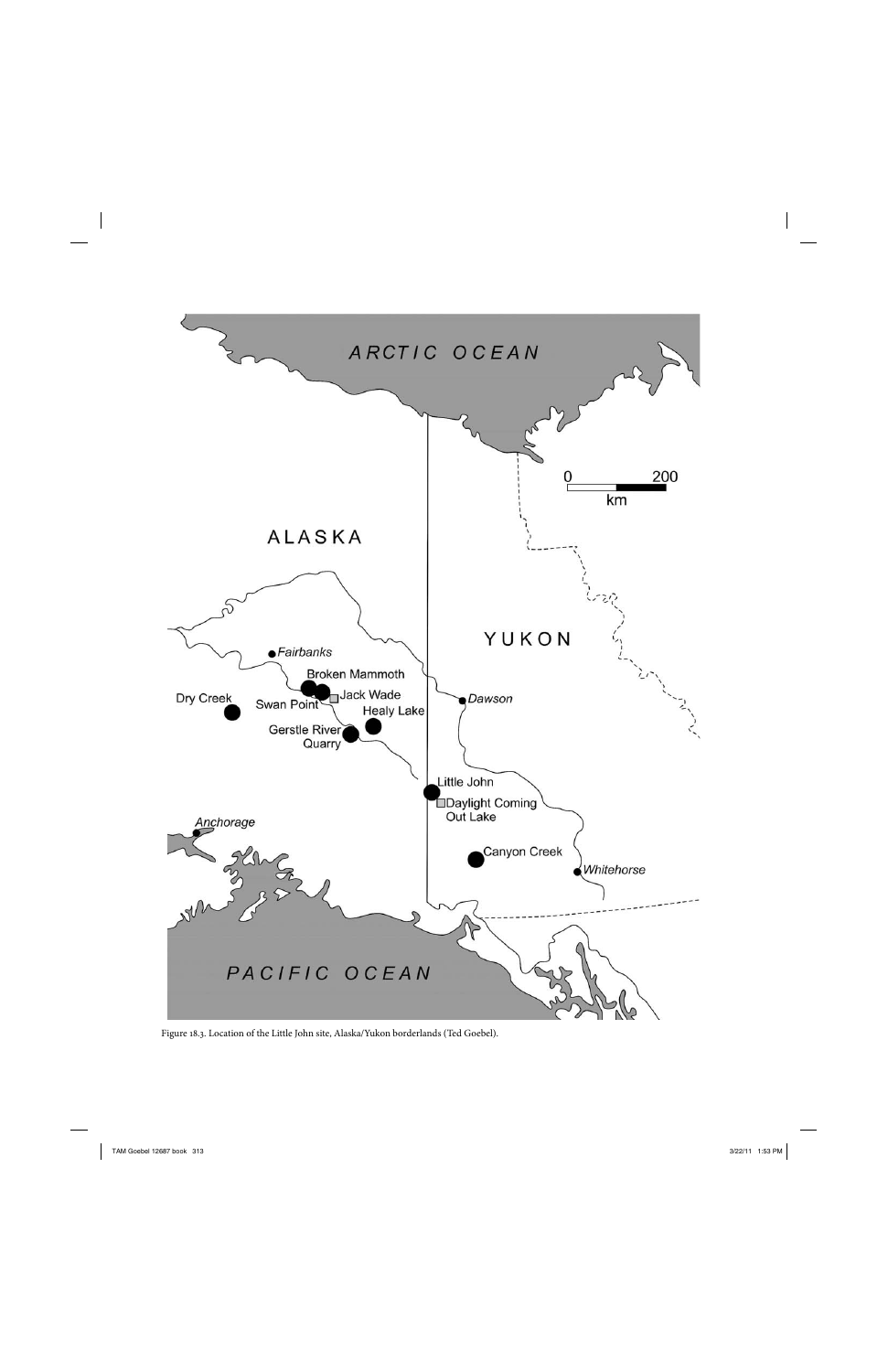consumption (again, as at Broken Mammoth). Predators and scavengers whose remains are found at the site include bear and wolf, but arctic fox appears to be the most important (figures 18.5, 18.6), once again as at Broken Mammoth. All of these categories, however, are dwarfed by more generic categories of "large mammal" and "small



Figure 18.4. Bison metapodial from main paleosol complexes, Little John site.

mammal" (figure 18.7), because of the high degree of fragmentation and relatively low level of identifiability to taxon or element for this faunal assemblage (probably around 15% of the total assemblage).

In comparison to the relatively well studied Broken Mammoth faunal assemblage, the Little John assemblage shows relatively few examples of bird remains. They are less than other major categories (bison, hare, and "other" mammals; see figure 18.8). These appear to be predominantly small ducks rather than the large tundra swans found at the Broken Mammoth site (Yesner 2001). A few unidentified fish remains have also been found at the site to date.

Skeletal element distributions from the paleosol units at the Little John site appear to reflect taphonomic processes more than human butchering or consumptive patterns. For bison (figure 18.9), meat-bearing units surrounding humeri, femora, and tibiae are relatively poorly represented, as are ribs, although taphonomic factors (e.g., rib breakage and fragmentation) may be at work here. The prevalence of cranial and dental materials, which are relatively durable, may reflect primarily taphonomic proxesses (i.e., increased survivability of these bones), although the presence of relatively large numbers of bison vertebrae may also suggest butchering processes (common among modern Athabascans) in which skulls and vertebrae may be left behind in butchering areas



Figure 18.5. Large-mammal faunal data from the Little John site, 2003–2009 (NISP = 93) (Stuart White).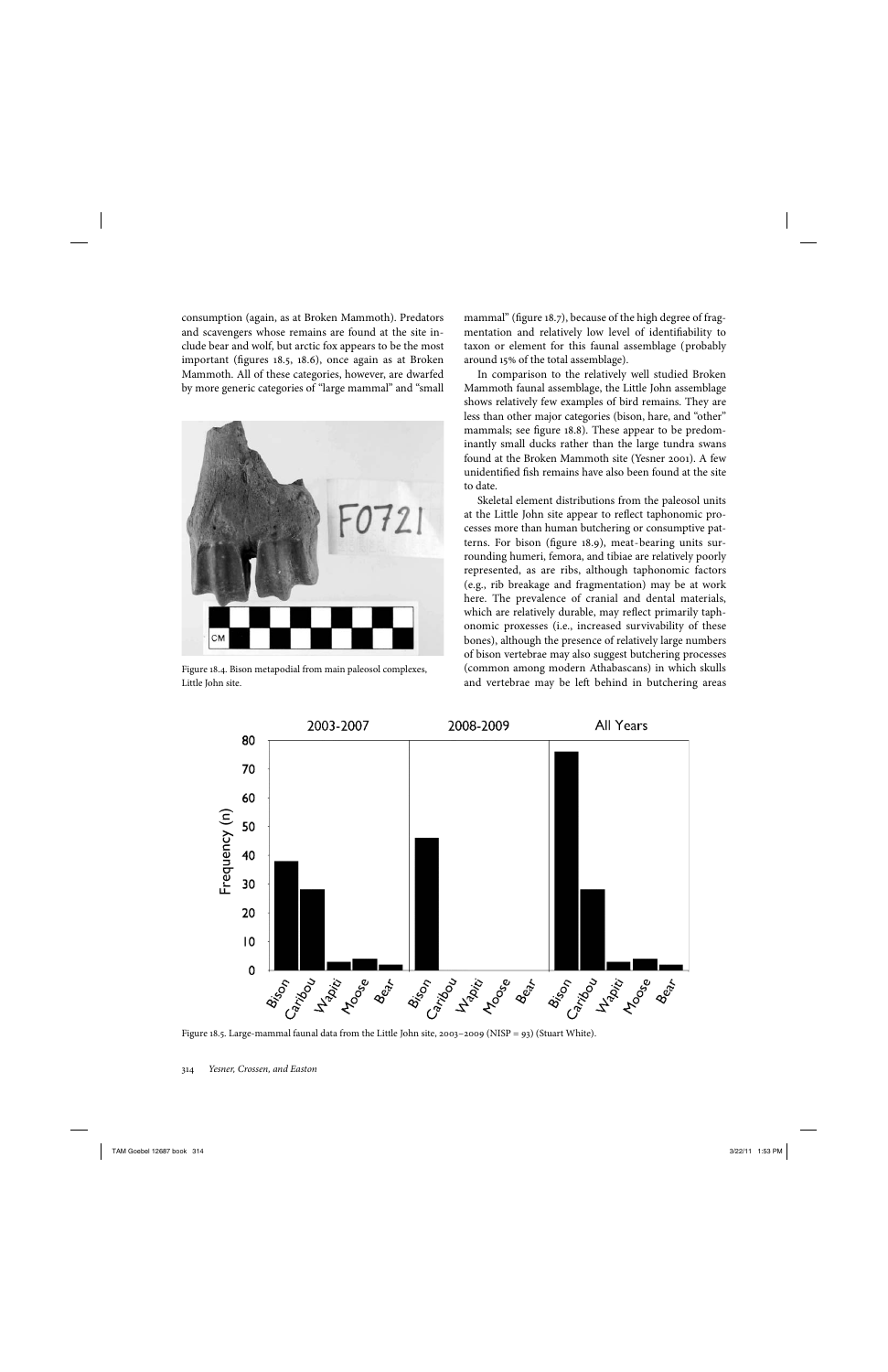Figure 18.6. Mammalian faunal data from the Little John site, 2003– 2009 (NISP = 130) (Stuart White).



Figure 18.7. Mammalian faunal data from the Little John site, 2003– 2009, including large- and small-mammal fragments ( $NISP = 456$ ) (Stuart White).



(Yesner and Bonnichsen 1979). This may also be true of phalanges, although both metapodials and phalanges may also have been retained for access to marrow. Metapodials were probably also important for tool making (Yesner and Bonnichsen 1979). The fairly large numbers of flat bones (scapula and innominate, especially ilium, fragments) were probably also the result of taphonomic processes. Similar patterns were found for caribou faunal elements, with cranial, dental, scapular, and metapodial fragments found in relatively large numbers. However, for caribou (figure 18.10) rib fragments were much more common, which may reflect a difference in butchering or consumption patterns, a difference in identifiability, or a difference in taphonomic survival. However, the relatively smaller sample size for caribou remains may come into play here as well.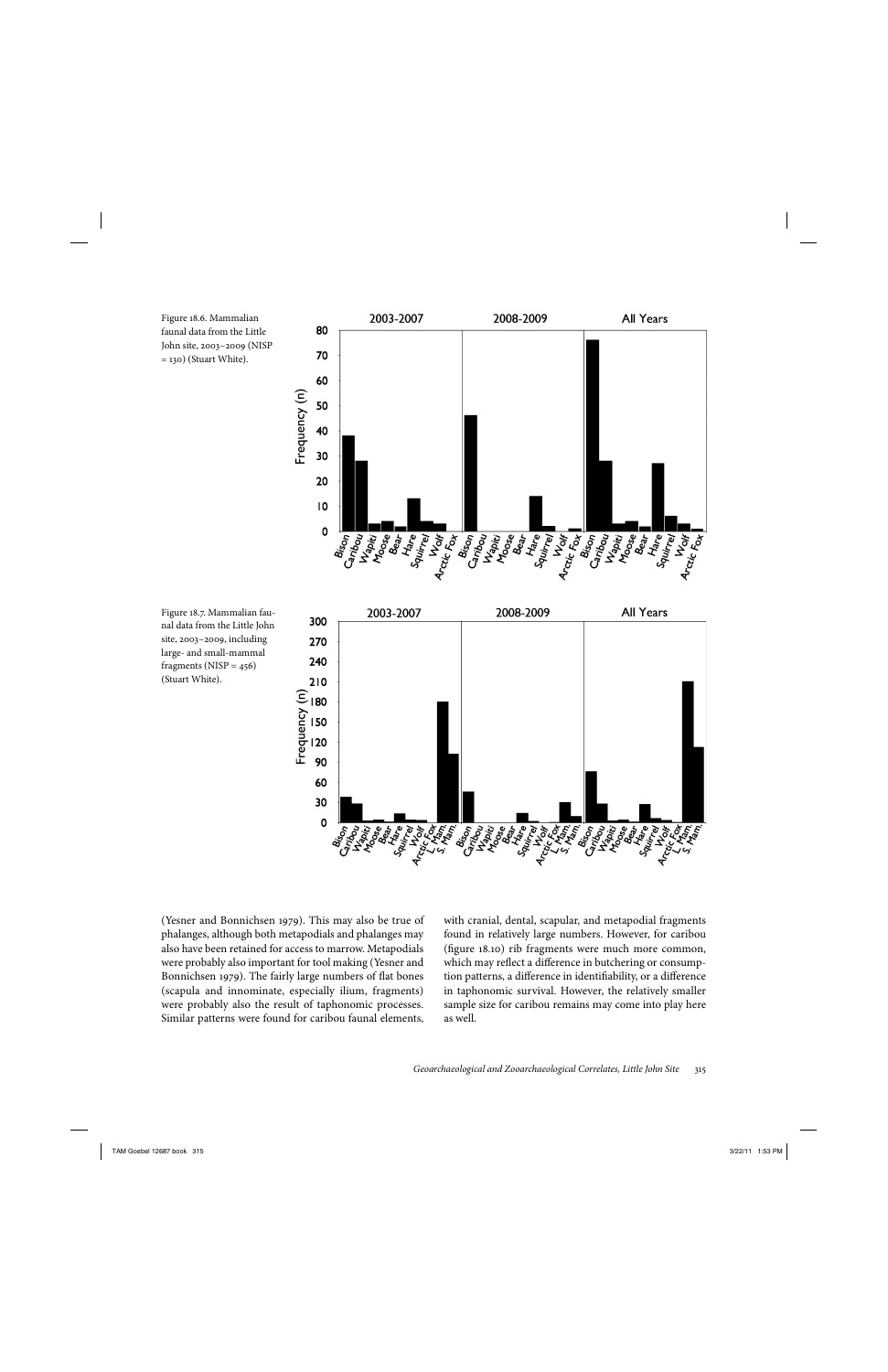

Figure 18.8. Vertebrate faunal assemblage from the Little John site, 2003– 2009, including birds and fish (NISP =  $469$ ) (Stuart White).





#### *The Sub- Paleosol Loess Unit*

During past years of excavation at the site, a loess unit containing archaeological materials had been recognized below the paleosol complex. In this sense, it is like the basal component at Dry Creek or some of the components at the Gerstle River Quarry site (Potter 2002, 2007) that are not directly associated with paleosols. This unit at the Little John site contains some flakes, scrapers, and cobblestone fragments, but no formal artifacts have been recovered from and no obvious hearth features found in this unit to date.

In addition to the relatively limited number of artifacts, at least two dozen bones and bone fragments have been recovered from the lower loess unit to date. The appearance of bones from this unit is distinctive; they appear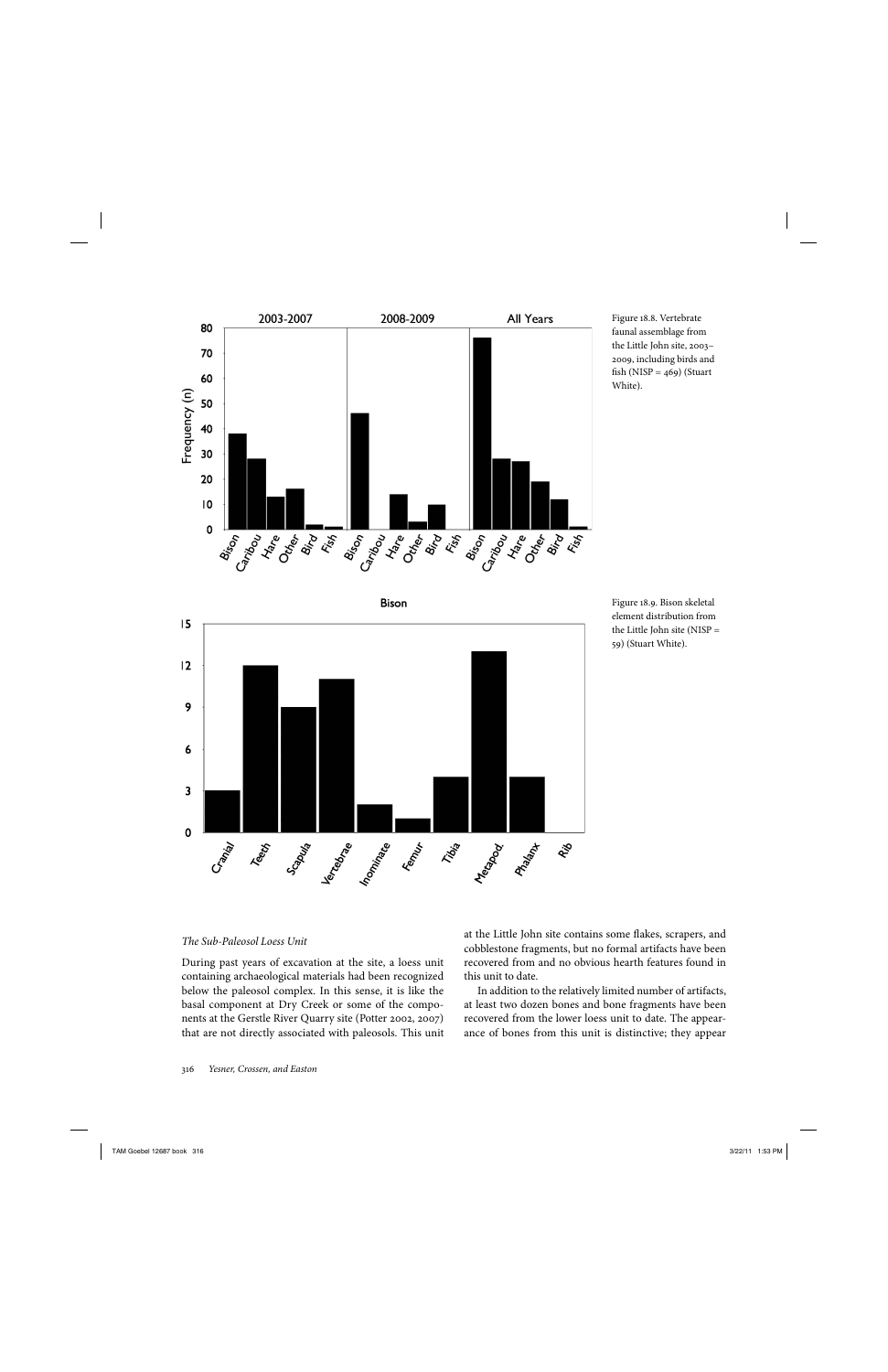Figure 18.10. Caribou skeletal element distribution from the Little John site ( $NISP = 18$ ) (Stuart White).



to be fire-hardened and have a vitreous or chalky consistency. It may be that, with reduced bone preservation in the sub-paleosol loess unit, only such fire-hardened bones survived well. This may also be what is responsible for the relatively low collagen content that has made dating bones from this unit difficult. To date, only one of the bison vertebrae proved to have sufficient collagen content and has produced a date of 12,020  $\pm$  70 <sup>14</sup>C BP (ca. 13,880) cal BP) (see table 17.1 in Eaton et al., this volume). Currently this is among the oldest dates from Beringian archaeological sites, along with Swan Point (Holmes et al. 1996) and possibly Bluefish Caves 1 (Cinq-Mars 1979). As at the Broken Mammoth site, many of the bones have impact points or are spirally fractured (figure 18.11). As far as taxonomic identification is concerned, although the sample size is small, the material contains both bison and caribou, including a definitive astragalus at nearly 1 m below surface (figure 18.12).

#### **Discussion**

If the patterns exhibited to date at the Little John site hold up with further excavation, several explanations can be offered as to the patterns exhibited at the site:

1. The upper Tanana region (Alaska/Yukon borderland) was initially occupied at approximately the same time as the lower and middle Tanana River valley around 12,000  $^{14}C$  BP (ca. 13,840 cal BP). The earlier dates at both ends of the Tenana valley suggest that it was

Figure 18.11. Spirally fractured fire-hardened bones from the subpaleosol loess unit, Little John site.

occupied earlier than the tributary Nenana valley. At both ends of the Tanana valley, early dates seem to be correlated with triangular and teardrop- shaped points of the "Chindadn complex" as first defined by Cook (1969) at Healy Lake and included as an important part of the "Nenana complex" as defined by Goebel et al. (1991). In essence, the upper Tanana valley, including its tributary streams such as Scottie Creek, represents the easternmost extension of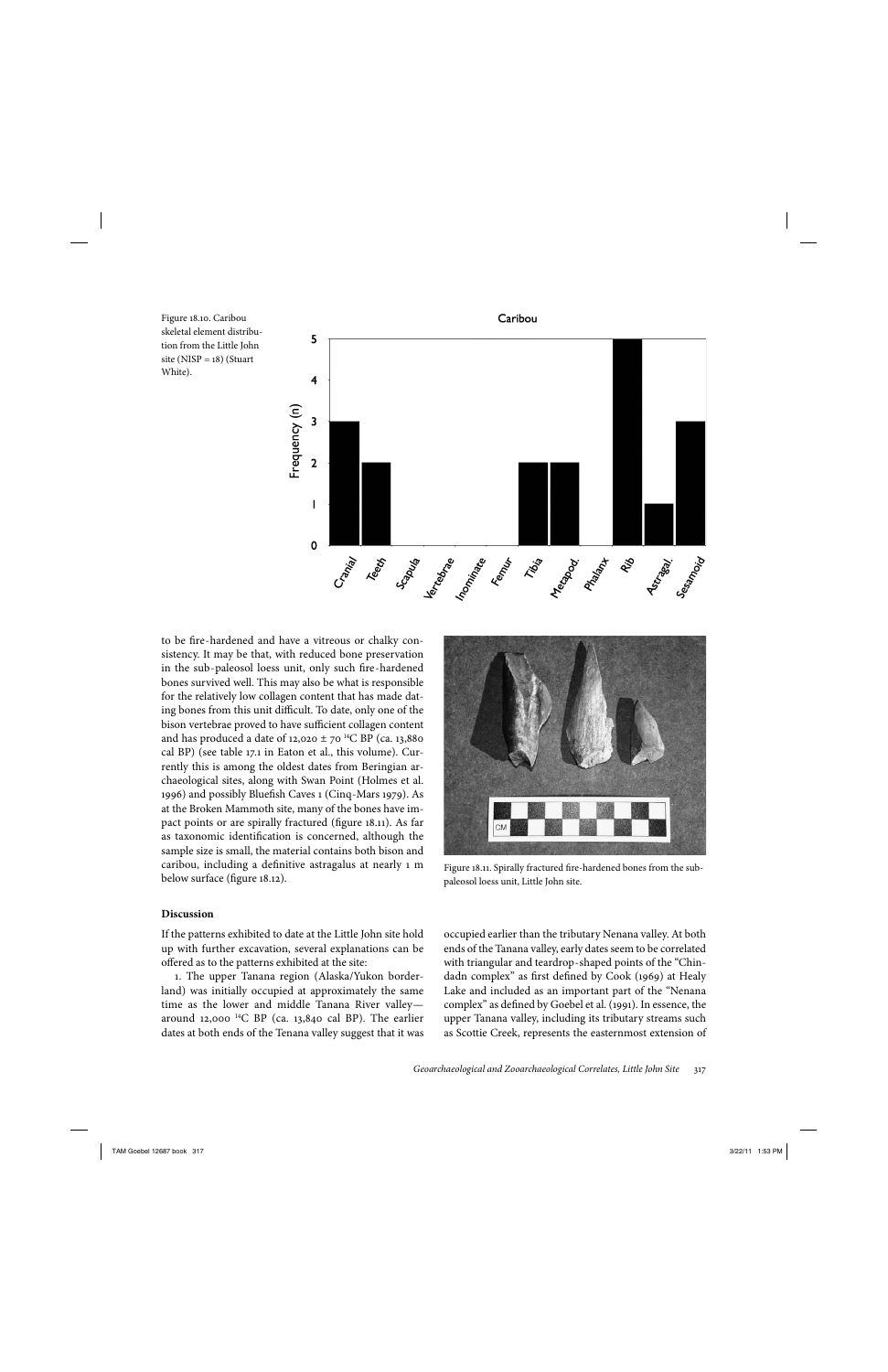

Figure 18.12. Caribou astragalus from the sub- paleosol loess unit, Little John site.

classic Beringian Nenana complex assemblages, which seem to be associated with this always- unglaciated area. This is in part because the late Pleistocene McConnell glaciation, which terminated just to the east of the Alaska/ Yukon borderlands, altered the stream pattern in that region and essentially terminated the upper Tanana valley. It may well be that larger herds of bison during Beringian times were primarily associated with the Tanana valley and its tributaries such as the Delta River valley, which forms the core of the habitat for reestablished bison populations in interior Alaska today. In sum, there was likely a correspondence between the Tanana valley, bison populations, and the Nenana complex. To the east, in the formerly glaciated area of the Yukon, early sites are dominated by microblade assemblages (Heffner 2002; see also Clark and Gotthardt 1999; Hare 1995; Workman 1978) and may represent a subsistence base more dependent on caribou, as was the later Denali complex in Alaska (Mason et al. 2001).

2. The presence of caribou (at nearly 1 m below surface) as well as bison in the lowest component at the Little John site suggests that the "buckle" that resulted in a later appearance of birch, poplar, spruce, and alder in the Alaska/Yukon borderlands had some consequences for fauna and therefore the subsistence base of local human populations. Thus, whereas the earliest component at Broken Mammoth had a more "mesic" character, containing moose, otter, and waterfowl, the earliest component at the Little John site—just beyond the reach of the Mc-Connell late glacial ice—may have retained a fauna indicative of colder, dryer conditions, probably correlated with an environment that continued to display largely steppe tundra- like character.

3. Just as in other Alaskan sites, the Little John site

shows a clear stratigraphic and temporal differentiation between a pre-Younger Dryas component and a later, post– Younger Dryas component. The post– Younger Dryas component, dated between 9500 and 10,500 <sup>14</sup>C BP  $(ca. 10,740-12,510 cal BP)$ , is not yet clearly differentiable from the pre–Younger Dryas component on the basis of the artifact assemblage. This is the case at Broken Mammoth as well (Yesner et al. 2004). The complete dominance of bison in the post-Younger Dryas component at the Little John site suggests that, although conditions had become ameliorated in comparison with the pre-Younger Dryas unit, they were still relatively cold and arid compared with the middle/lower Tanana valley. The faunal assemblage was less diverse, with less representation of wapiti and other taxa probably related to the aspen parkland reflected by the "poplar rise." The slightly later dates on this component indicate that, as the pollen record suggests, once in place the birch woodland may have lasted from 500 to 1,000 years longer here than in the upper Tanana region, where spruce and alder appear earlier, possibly from a refugium in interior Alaska (Anderson et al. 2006). As noted above, this is further confirmed by bison remains from as late as  $7400$  <sup>14</sup>C BP (ca. 8230 cal BP) found at the Canyon Creek site in the southern Yukon (Workman 1978), around the time that MacIntosh (1997) suggests spruce colonization of the region was completed. It may also be the case that a later spruce rise meant some retardation in the spread of forest fires in areas of spruce vegetation under the arid, windy conditions of the Hypsithermal period.

4. Even in the early stages of faunal recovery from the Little John site, some trans- Beringian patterns are obvious (table 18.2). Some sites, such as Dry Creek and Gerstle River Quarry, have produced assemblages characterized by relatively low species diversity, even (as is the case at Gerstle River Quarry) where there is a relatively high number of total bone fragments. This may reflect a greater degree of subsistence specialization. Other sites, such as Broken Mammoth and the Little John site, have produced a wider range of faunal resources, even if dominated by bison. This may suggest that the latter sites were used for longer periods. However, given the larger number of bone fragments from both sites—especially from Broken Mammoth—this pattern simply may be a function of sample size, although that in part may be saying the same thing (more debris reflecting a wider range of activities). This situation is likely reflected by the high frequency of cobble tools, cortex flakes, and flakes made of immediately available material in the sub- paleosol loess, a similar situation as in the Broken Mammoth site or many sites in the Nenana valley (Graf and Goebel 2009; and see Goebel, this volume). The lack of distinctive hearths in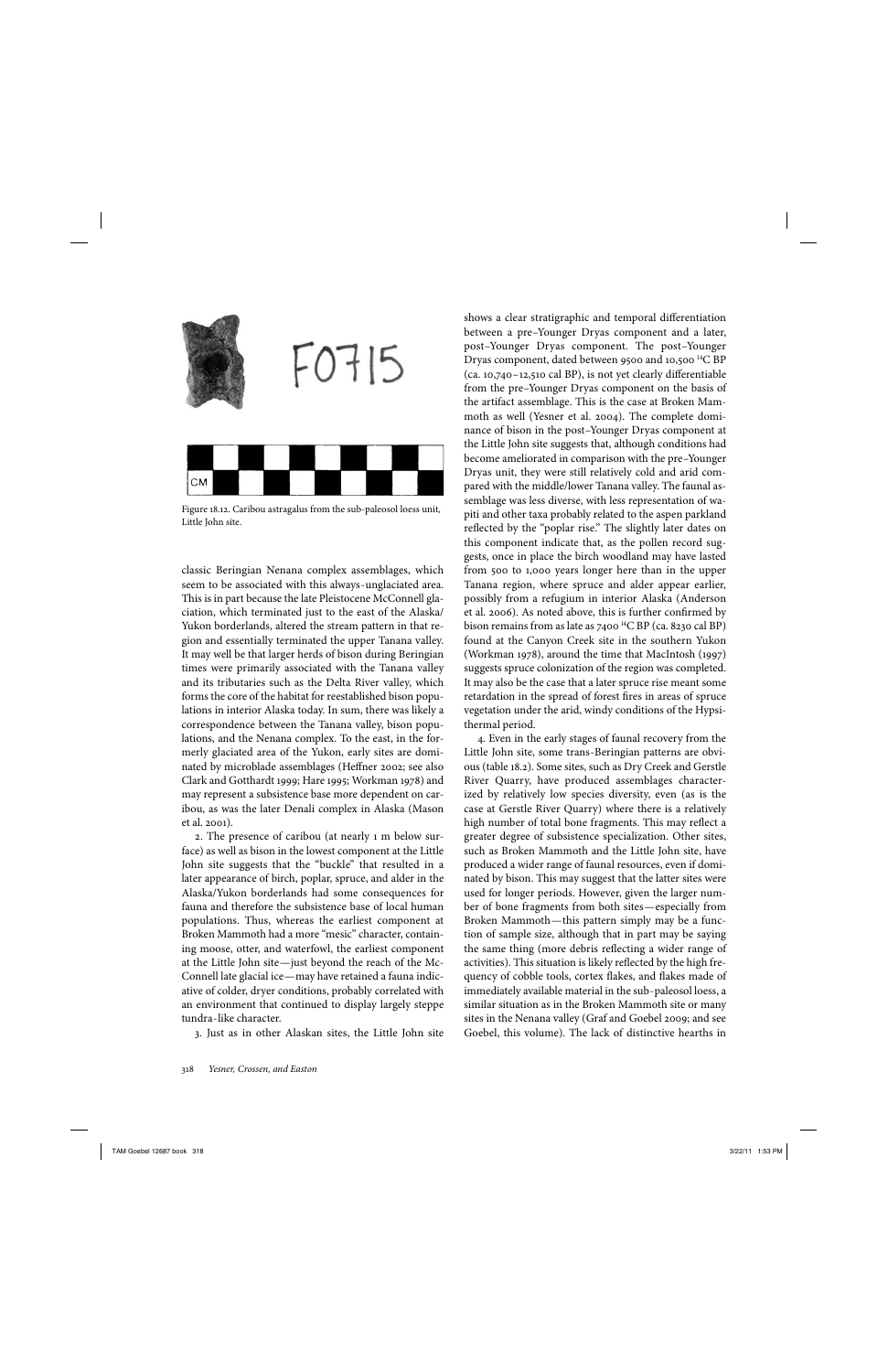**Table 18.2. Faunal Remains from Eastern Beringian "Open-Air" Archaeological Sites**

|             | Dry<br>Creek | Broken<br>Mammoth | <b>Gerstle River</b><br>Quarry | Little John |
|-------------|--------------|-------------------|--------------------------------|-------------|
| Mammoth     |              | [Tusk]            | [Tusk]                         |             |
| Bison       | X            | X                 | X                              | X           |
| Caribou     |              | X                 |                                | X           |
| Wapiti      | X            | X                 | X                              | X           |
| Moose       |              | X                 |                                | X           |
| Mtn. sheep  | X            | X                 |                                | X           |
| Hare        |              | X                 |                                | X           |
| Fox         |              | X                 |                                | X           |
| Tundra swan |              | X                 |                                | X           |
| Other birds |              | X                 | X                              | X           |

the sub-paleosol loess unit may also reflect this situation, which would have involved a significantly higher level of mobility in comparison with later, post-Younger Dryas occupations. On the other hand, this situation could be created by colluviation and cryoturbation in the basal unit, displacing some bones from their original points of deposition.

To verify these patterns, a great deal more excavation will be necessary at the Little John site, particularly in the sub- paleosol loess unit, which extends to depths of more than 2 m. It will also be necessary to survey for sites with similar bedrock knobs that may entrain deep swales of eolian and colluvial sediments, such as in the adjacent drainages of the Alaska/Yukon borderlands. Plans are underway to pursue both of these research strategies.

#### **Conclusions**

- 1. In addition to previously recognized geoarchaeological contexts, the Little John site forces us to recognize an additional context in which eolian/colluvial silts are entrained within swales between bedrock and outwash "lobes."
- 2. In spite of some problems with colluvial and frostrelated processes, it is possible to identify distinct paleosol units in these upper Tanana valley sites. Whereas some archaeological assemblages are associated with these units, others (including the oldest occupation, dating to 12,020  $^{14}$ C BP [ca. 13,880 cal BP]) are not.
- 3. During the late Pleistocene and early Holocene in eastern Beringia, as climatic conditions ameliorated,

seasonality of solar insolation and biotic productivity became more pronounced, the "mesic buckle" became more visible, and potential for regional climatic differences became greater.

- 4. Regional variation is particularly visible across east- west transects such as the Tanana River valley. This may be particularly true of pre– Younger Dryas times, when very small, highly mobile populations were present. In the lower and middle Tanana valley, occupations had the same degree of antiquity as in the upper Tanana valley, but more mesic conditions may have prevailed, and moose and aquatic species may have been targeted earlier. In both areas, bison (and secondarily wapiti) were the major resources, but caribou may have been important in the colder, more arid conditions in the upper valley area. The Younger Dryas seems to have led to a brief regional abandonment, but pre-and post-Younger Dryas faunas are not appreciably different. A greater diversity of taxa is associated with the less mobile populations characteristic of post– Younger Dryas occupations in all areas. These correlate with greater amounts of occupational debris, diversity of tool types, and number and depth of hearths (Krasinski and Yesner 2008).
- 5. Faunal remains are preserved in eastern Beringian sites only in specific geoarchaeological contexts. When better preservation does exist, site-specific differences are seen in the diversity of exploited resources. The Broken Mammoth and Little John sites, for example, with similar basal dates, seem to represent a similar diversity of exploited resources. This stands in contrast to other sites from which a more limited range of resources was exploited. In the cases of Broken Mammoth and the Little John site, we would argue that these are areas from which diverse microenvironments could be accessed and a relatively wider diversity of resources could be taken, even though the range of dietary breadth would become more limited during harsher environmental episodes.
- 6. It is now clear that, although Nenana/Chindadn complex assemblages may have been established as early as 12,000<sup>14</sup>C BP (ca. 13,840 cal BP) in the Tanana valley, they also lasted until as late as 9000  $^{14}$ C BP (ca. 10,200 cal BP) at sites such as Broken Mammoth and Little John. This long- term continuity may contrast with other locations in which microblade technologies were adopted primarily for caribou hunting. (This may also explain the dominance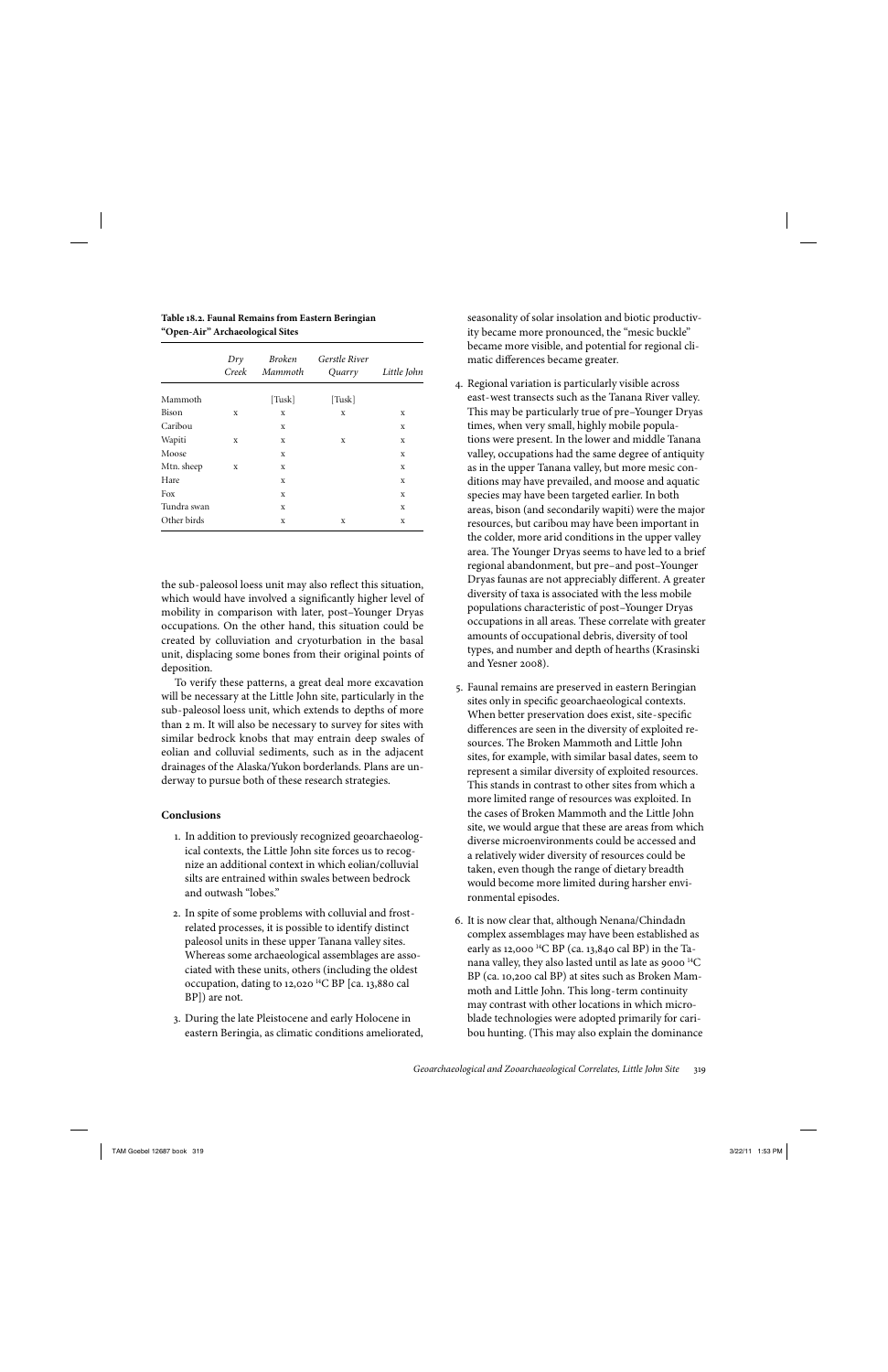of microblade assemblages at the Swan Point site, which like pre-12,000  $^{14}$ C BP Little John was more focused on caribou exploitation).

After 10,500<sup>14</sup>C BP (ca. 12,510 cal BP), the post-Younger Dryas world represented the "paradise" of early Holocene Beringian bison hunters, in the transitional open wooded parkland that supported both larger animal populations and larger, more sedentary human populations, as suggested from interior Beringian sites. After about 9,000<sup>14</sup>C BP (ca. 10,200 cal BP), however, this window of opportunity began to close, as expanding spruce forest began to affect these animal populations. The latter probably included direct effects of vegetational change but also indirect effects such more widespread forest fires during the early Holocene Hypsithermal period, a situation that may well be analogous to contemporary arctic warming (Higuera et al. 2008; Lynch et al. 2004; Tinner et al. 2006; see also Anderson et al. 1994). This may also have been a period of increased wind intensity (Bigelow et al. 1990), which would have fanned incipient forest fires. In any case, the changing conditions undoubtedly had significant impact on regional game populations, leading to a decline of bison and wapiti in particular and endangering sustainability of human populations in the interior forest region.

Mason et al. (2001) have additionally suggested that Beringian subsistence options become restricted in the face of the "younger-Younger Dryas" climatic deterioration around 8200  $^{14}C$  BP (ca. 9160 cal BP). However, the variability in terminal dates for early Beringian occupations, with some as late as 8000<sup>14</sup>C BP (ca. 8890 cal BP), may be more related to regional variability in the final establishment of spruce forest from its probable Pleistocene refugium (Anderson et al. 2006). In any case, by 8000  $^{14}$ C BP bison and wapiti populations in the interior were probably in serious decline, with remnant populations in the Alaska/Yukon borderlands. Given that situation, before the establishment of mid-Holocene anadromous fish runs, a variety of alternative subsistence options would have been sought out, including colonization of the formerly glaciated regions of south- central Alaska (Wygal, this volume) and increasing occupation of the coast (Carlson 2008; Yesner 2001). This would have opened a new chapter in Beringian subsistence and brought to a close the classical picture of big-game hunting reflected at sites such as Little John.

#### **Acknowledgments**

Previous research at the Broken Mammoth site was supported by the U.S. National Science Foundation and National Geographic Society grants to Charles Holmes and David Yesner. Current research at the Little John site has been supported by grants from the Social Sciences and Humanities Research Council of Canada (to Norm Easton) and from the Canadian Studies Program at the University of Alaska, Anchorage (to David Yesner). Additional financial and material support has derived from University of Alaska, Anchorage archaeology field schools and from Yukon College, Whitehorse. We also gratefully acknowledge support from the White River First Nation (Beaver Creek, Yukon) and Northway band of upper Tanana Athabascans (Alaska), the activities of whose ancestors are reflected at the Little John site. An earlier version of this chapter was presented to the symposium "Explaining Lithic Assemblage Variability across Beringia" at the 73rd Annual Meeting of the Society for American Archaeology in Vancouver, b.c., March 26– 30, 2008.

#### **References Cited**

- Anderson, L. L., F. S. Hu, D. M. Nelson, R. J. Petit, and K. N. Paige. 2006. Ice- age Endurance: DNA Evidence for a White Spruce Refugium in Alaska. *Proceedings of the National Academy of Sciences* 103: 12447– 12450.
- Anderson, Patricia M., M. King, T. Lozhkin, Linda B. Brubaker, and F. S. Hu. 1994. Late- Pleistocene and Early- Holocene Vegetation of Beringia: Implications for Archaeological Interpretations. Current Research in the Pleistocene 11:111-113.
- Bacon, Glen, and Charles E. Holmes. 1980. Archaeological Survey and Inventory of Cultural Resources at Fort Greely, Alaska, 1979. Unpublished final report to U.S. Corp of Engineers Alaska District, by Alaskarctic, Fairbanks.
- Bigelow, Nancy. 1991. Analysis of Late Quaternary Soils and Sediments in the Nenana Valley, Central Alaska. Unpublished M.A. thesis, University of Alaska, Fairbanks.
- Bigelow, Nancy, James E. Beget, and W. Roger Powers. 1990. Latest Pleistocene Increase in Wind Intensity Recorded in Eolian Sediments in Central Alaska. *Quaternary Research* 34:  $160 - 168$ .
- Carlson, Roy L. 2008. The Northwest Coast during the Pleistocene/Holocene Transition: High Road or Hindrance? *Alaska Journal of Anthropology* 6: 43– 56.
- Cinq-Mars, Jacques. 1979. Bluefish Caves I: A Late Pleistocene Eastern Beringian Cave Deposit in the Northern Yukon. *Canadian Journal of Archaeology* 3: 1– 32.
- Clark, Donald W., and Ruth M. Gotthardt. 1999. *Microblade Complexes and Traditions in the Interior Northwest as Seen from the Kelly Creek Site, West- Ventral Yukon.* Occasional Papers in Archaeology 6, Hudē Hudän Series, Heritage Branch, Government of the Yukon.
- Cook, John P. 1969. The Early Prehistory of Healy Lake, Alaska. Unpublished Ph.D. dissertation, University of Wisconsin, Madison.
- Crossen, Kristine J., Thomas E. Dilley, David R. Yesner, and Charles E. Holmes. 1992. Late Quaternary Environmental Change and Human Occupation of the Broken Mammoth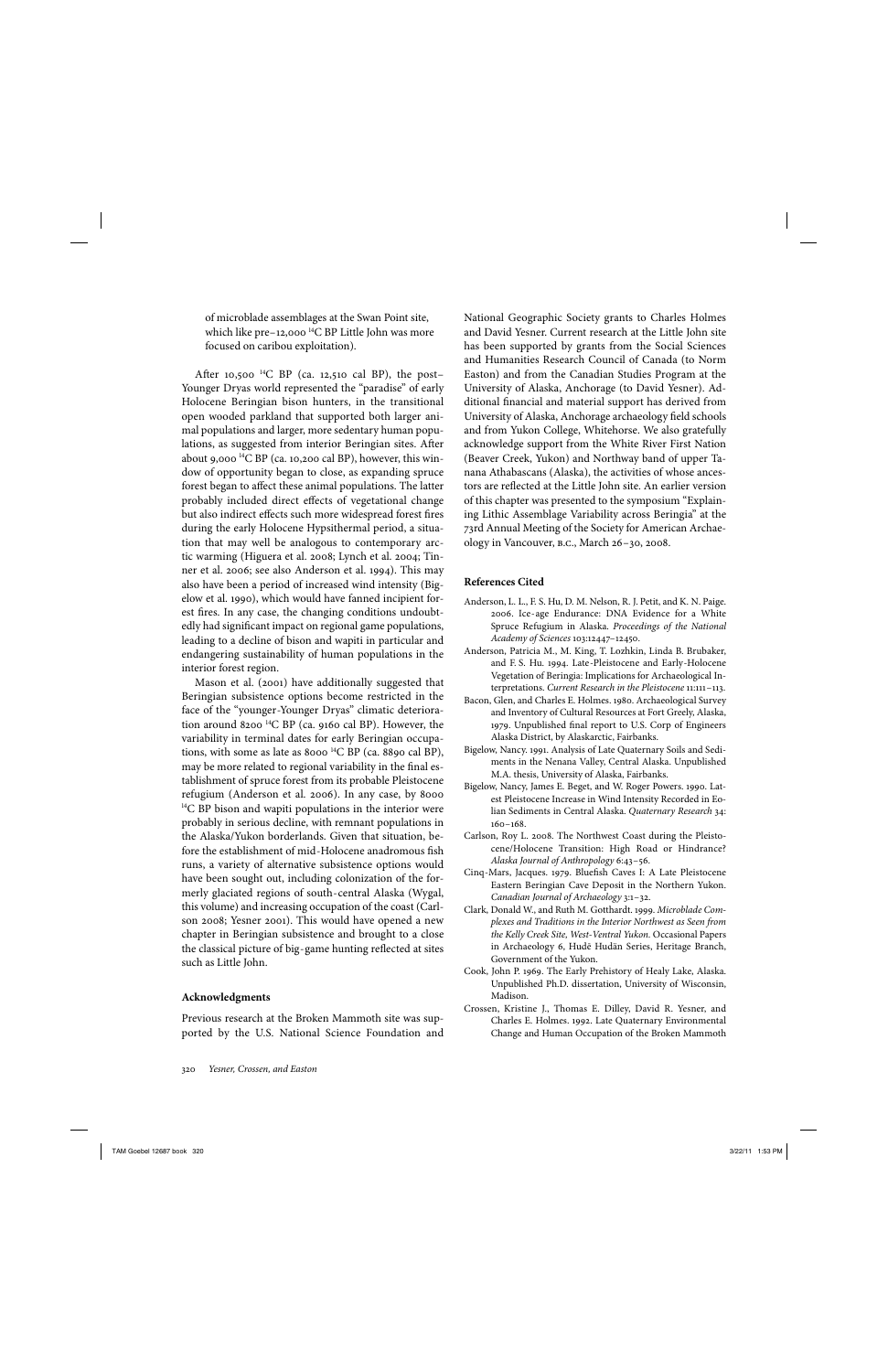Site, Tanana Valley, Alaska. *American Quaternary Association Program with Abstracts* 12: 37.

- Crossen, Kristine J., David R. Yesner, Thomas E. Dilley, and Charles E. Holmes. 1991 Stratigraphy and Fossil Assemblages from Broken Mammoth: An 11,500 yr BP Archaeological Site in Interior Alaska. *Geological Society of America Abstracts with Programs* 23: 253.
- Dilley, Thomas E. 1998. Late Quaternary Loess Stratigraphy, Soils, and Environments of the Shaw Creek Flats Paleoindian Sites, Tanana Valley, Alaska. Unpublished Ph.D. dissertation, Department of Geosciences, University of Arizona, Tucson.
- Dixon, E. James. 1993. *Quest for the Origins of the First Americans.* University of New Mexico Press, Albuquerque.
- Easton, Norman A., and Glen R. MacKay. 2008. Early Bifaces from the Little John Site (KdVo-6), Yukon Territory, Canada. In *Projectile Point Sequences in Northwestern North America,* edited by Roy L. Carlson and Martin Magne, pp. 263– 282. Simon Fraser University Press, Burnaby, b.c.
- Easton, Norman A., Glen R. MacKay, Peter Schnurr, Patricia B. Young, and Christopher Baker. 2007. The Little John Site (KdVo- 6), a Multi- Component (Nenana- Denali Complex) Site in the Far Southwest of Yukon Territory, Canada. *Current Research in the Pleistocene* 24: 82– 84.
- Easton, Norman A., David R. Yesner, Vance Hutchinson, Peter Schnurr, and Christopher Baker. 2009. Wisconsin Interstadial, Terminal- Pleistocene, and Early- Holocene Radiocarbon Dates from the Little John Site, Southwest Yukon Territory, Canada. *Current Research in the Pleistocene* 26:  $47 - 50.$
- Goebel, Ted, W. Roger Powers, and Nancy Bigelow. 1991. The Nenana Complex of Alaska and Clovis Origins. In *Clovis Origins and Adaptations,* edited by Robson Bonnichsen and Karen Turnmire, pp. 49-79. Center for the Study of the First Americans, Oregon State University, Corvallis.
- Graf, Kelly E., and Ted Goebel. 2009. Upper Paleolithic Toolstone Procurement and Selection across Beringia. In *Lithic Materials and Paleolithic Societies,* edited by Brian Adams and Brooke S. Blades, pp. 54-77. Wiley-Blackwell, Oxford.
- Guthrie, R. Dale. 1983. Paleoecology of the Site and Its Implications for Early Hunters. In *Dry Creek: Archaeology and Paleoecology of a Late Pleistocene Hunting Camp,* edited by W. Roger Powers, R. Dale Guthrie, and John F. Hoffecker, pp. 209– 287. Unpublished report submitted to the National Park Service, Alaska Regional Office, Anchorage.
- ———. 2001. Origin and Causes of the Mammoth Steppe: A Story of Cloud Cover, Woolly Mammoth Tooth Pits, Buckles, and Inside- out Beringia. *Quaternary Science Reviews* 20:549-574.
- Hare, P. Gregory. 1995. *Holocene Occupations in the Southern Yukon.* Occasional Papers in Archaeology 5, Hudē Hudän Series, Heritage Branch, Government of the Yukon.
- Heffner, Ty A. 2002. *KaVn-2: An Eastern Beringian Tradition Archaeological Site in West- central Yukon Territory, Canada.* Occasional Papers in Archaeology 10, Hudē Hudän Series, Heritage Branch, Government of the Yukon.
- Higuera, P. E., Linda B. Brubaker, Patricia M. Anderson, T. A. Brown, A. Kennedy, and F. S. Hu. 2008. Fires in Ancient Shrub Tundra: Implications of Paleo- Records for Arctic Environmental Change. *PLoS One* 3:ee0001744.
- Hoffecker, John F. 1988. Applied Geomorphology and Archaeological Survey Strategy for Sites of Pleistocene Age: An Example from Central Alaska. *Journal of Archaeological Science* 15:683-713.
- ———. 2001. Late Pleistocene and Early Holocene Sites in the Nenana River Valley, Central Alaska. *Arctic Anthropology* 38: 139– 153.
- Hoffecker, John F., Christopher F. Waythomas, and W. Roger Powers. 1988. Late Glacial Loess Stratigraphy and Archaeology in the Nenana Valley, Central Alaska. *Current Re*search in the Pleistocene<sup>5:83-86</sup>.
- Holmes, Charles E. 1996. Broken Mammoth. In *American Beginnings: The Prehistory and Palaeoecology of Beringia,* edited by F. H. West, pp. 312– 318. University of Chicago Press, Chicago.
- Holmes, Charles E., Richard VanderHoek, and Thomas E. Dilley. 1996. Swan Point. In *American Beginnings: The Prehistory and Palaeoecology of Beringia,* edited by F. H. West, pp. 312– 318. University of Chicago Press, Chicago.
- Holmes, Charles E., and David R. Yesner. 1992. Investigating the Earliest Alaskans: The Broken Mammoth Archaeological Project. *Arctic Research of the United States* 6:6-9.
- Krasinski, Kathryn E., and David R. Yesner. 2008. Late Pleistocene/Early Holocene Site Structure in Beringia: A Case Study from the Broken Mammoth Site, Interior Alaska. *Alaska Journal of Anthropology* 6 (1– 2): 27– 42.
- Lynch, J. A., J. L. Hollis, and F. S. Hu. 2004. Climatic and Landscape Controls of the Boreal- Forest Fire Regime: Holocene Records from Alaska. *Journal of Ecology* 92: 477– 489.
- MacIntosh, Gordon D. 1997. Paleoecology of the Scottie Creek District, Beaver Creek, Yukon Territory: Life on the Edge. Unpublished M.S. thesis, University of Alaska, Fairbanks.
- Mason, Owen K., Peter M. Bowers, and David M. Hopkins. 2001. The Early Holocene Milankovitch Thermal Maximum and Humans: Adverse Conditions for the Denali Complex of Eastern Beringia. *Quaternary Science Reviews* 20:525-548.
- Potter, Ben A. 2002. Stratigraphic Correlation and Non- Recoverable Datasets at the Gerstle River Site, Central Alaska. *Anthropo*logical Papers of the University of Alaska 2:73-93.
- ———. 2007. Models of Faunal Processing and Economy in Early Holocene Interior Alaska. *Environmental Archaeology* 12:  $3 - 23$ .
- Potter, Ben A., Joshua D. Reuther, Peter M. Bowers, and Carol Gelvin- Reymiller. 2008. Little Delta Dune Site: A Late Pleistocene Multi-Component Site in Central Alaska. Cur*rent Research in the Pleistocene* 25:132-135.
- Powers, W. Roger, and John F. Hoffecker. 1989. Late Pleistocene Settlement in the Nenana Valley, Central Alaska. *American Antiquity* 54: 263– 287.
- Rampton, Vern. 1971. Late Pleistocene Glaciations of the Snag-Klutlan Area, Yukon Territory. *Geological Society of America Bulletin* 82: 959– 978.
- Schweger, Charles E. 1997. Late Quaternary Paleoecology of the Yukon: A Review. In *Insects of the Yukon,* edited by H. V. Danks and J. A. Downes, pp. 59– 72. Biological Survey of Canada, Ottawa.
- Thorson, Robert, and Thomas Hamilton. 1977. Geology of the Dry Creek Site: A Stratified Early Man Site in Interior Alaska. *Quaternary Research* 7: 149– 176.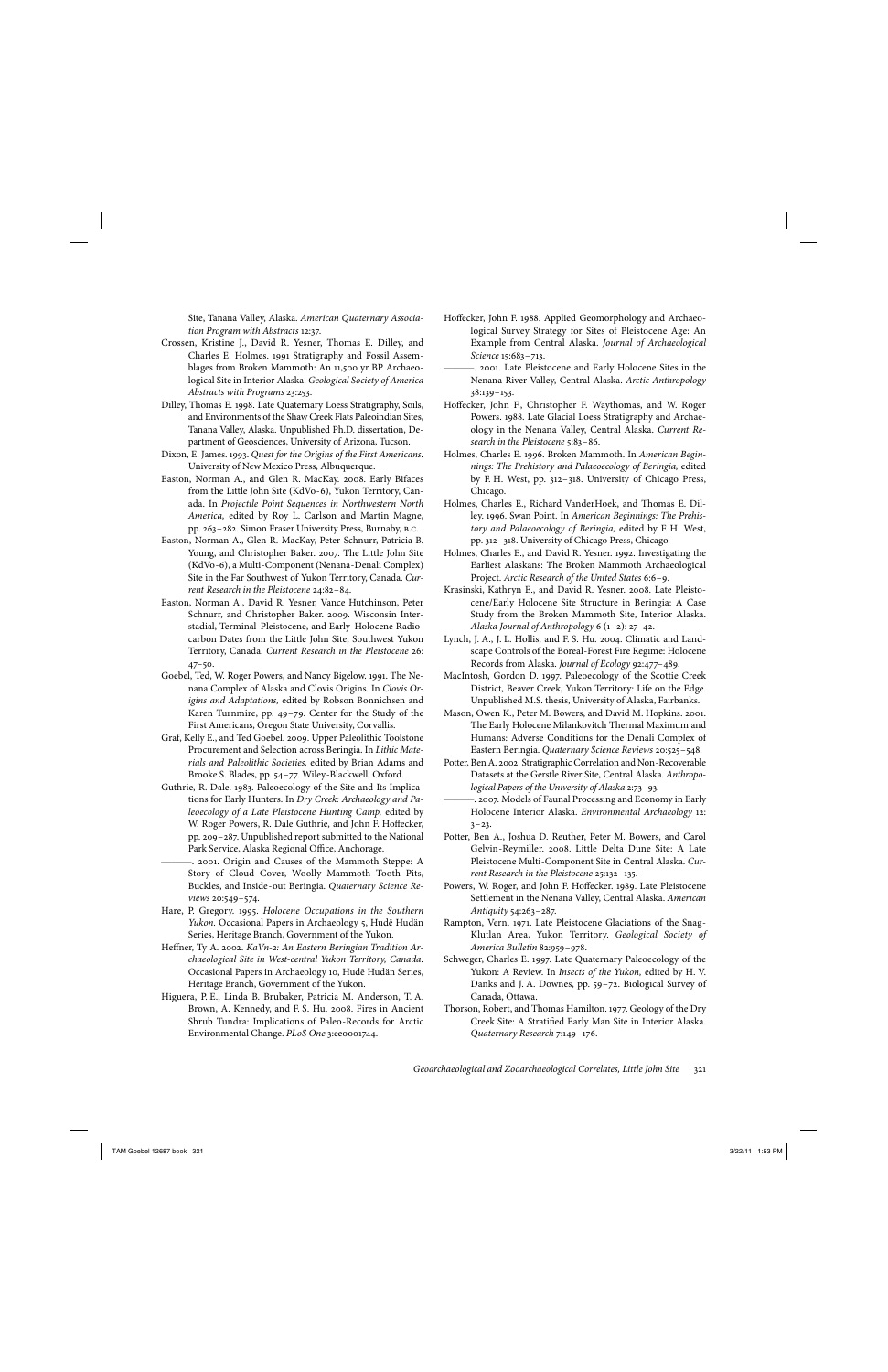- Tinner, W., F. S. Hu, Ruth Beer, Petra Kaltenrieder, Brigitte Scheurer, and Urs Krähenbühl. 2006. Postglacial Vegetation and Fire History: Pollen, Plant Macrofossil, and Charcoal Records from Two Alaskan Lakes. *Vegetational History and Archaeobotany* 15:279-293.
- Workman, William B. 1978. *Prehistory of the Aishihik- Kluane Area, Southwest Yukon Territory.* Archaeological Survey of Canada Paper 74, Mercury Series, National Museum of Man, Ottawa.
- Yesner, David R. 1996. Human Adaptation at the Pleistocene-Holocene Boundary (circa 13,000 to 8,000 BP) in Eastern Beringia. In *Humans at the End of the Ice Age,* edited by Lawrence G. Straus, Berit V. Eriksen, Jon M. Erlandson, and David R. Yesner, pp. 255– 276. Plenum Press, New York.
- ———. 2001. Human Dispersal into Interior Alaska: Antecedent Conditions, Mode of Colonization, and Adaptations. *Quaternary Science Reviews* 20: 315– 327.
- ———. n.d. Faunal Database from the 2003– 2009 Field Seasons at the Little John Site. Ms. on file, Department of Anthropology, University of Alaska. Anchorage.
- ———. 2007. Faunal Extinction, Dietary Diversity, and Hunter-Gatherer Strategies in Eastern Beringia. In *Foragers of the Terminal Pleistocene in North America,* edited by Renee B. Walker and Boyce N. Driskell, pp. 15-31. University of Nebraska Press, Omaha.
- Yesner, David R., Charles M. Barton, Geoffrey Clark, and Georges Pearson. 2004. Peopling of the Americas and Continental Colonization: A Millennial Perspective. In *The Settlement of the American Continents,* edited by Charles M. Barton, Geoffrey Clark, David R. Yesner, and Georges Pearson, pp. 196– 213. University of Arizona Press, Tucson.
- Yesner, David R., and Robson Bonnichsen. 1979. Caribou Metapodial Shaft Splinter Technology. *Journal of Archaeological Science* 6: 303– 308.
- Yesner, David R., and Kristine J. Crossen. 1994. Prehistoric People of Alaska's Interior. *Alaska Geographic* 21: 90– 93.
- Yesner, David R., Kristine J. Crossen, and Norman A. Easton. 2008. Permafrost Is No Excuse: Geoarchaeology and Zooarchaeology of the Little John Paleoindian Site, Alaska/ Yukon Borderlands. In *Proceedings of the Ninth International Conference on Permafrost, University of Alaska, Fairbanks,* vol. 2, edited by Douglas L. Kane and Kenneth Hinkel, pp. 1993– 1996. Institute of Northern Engineering, University of Alaska Fairbanks.
- Yesner, David R., and Georges A. Pearson. 2002. Microblades and Migrations: Ethnic and Economic Models in the Peopling of the Americas. In *Thinking Small: Global Perspectives on Microlithization,* edited by Robert Elston and Steven Kuhn, pp. 133– 161. Archaeological Papers of the American Anthropological Association, Arlington, Va.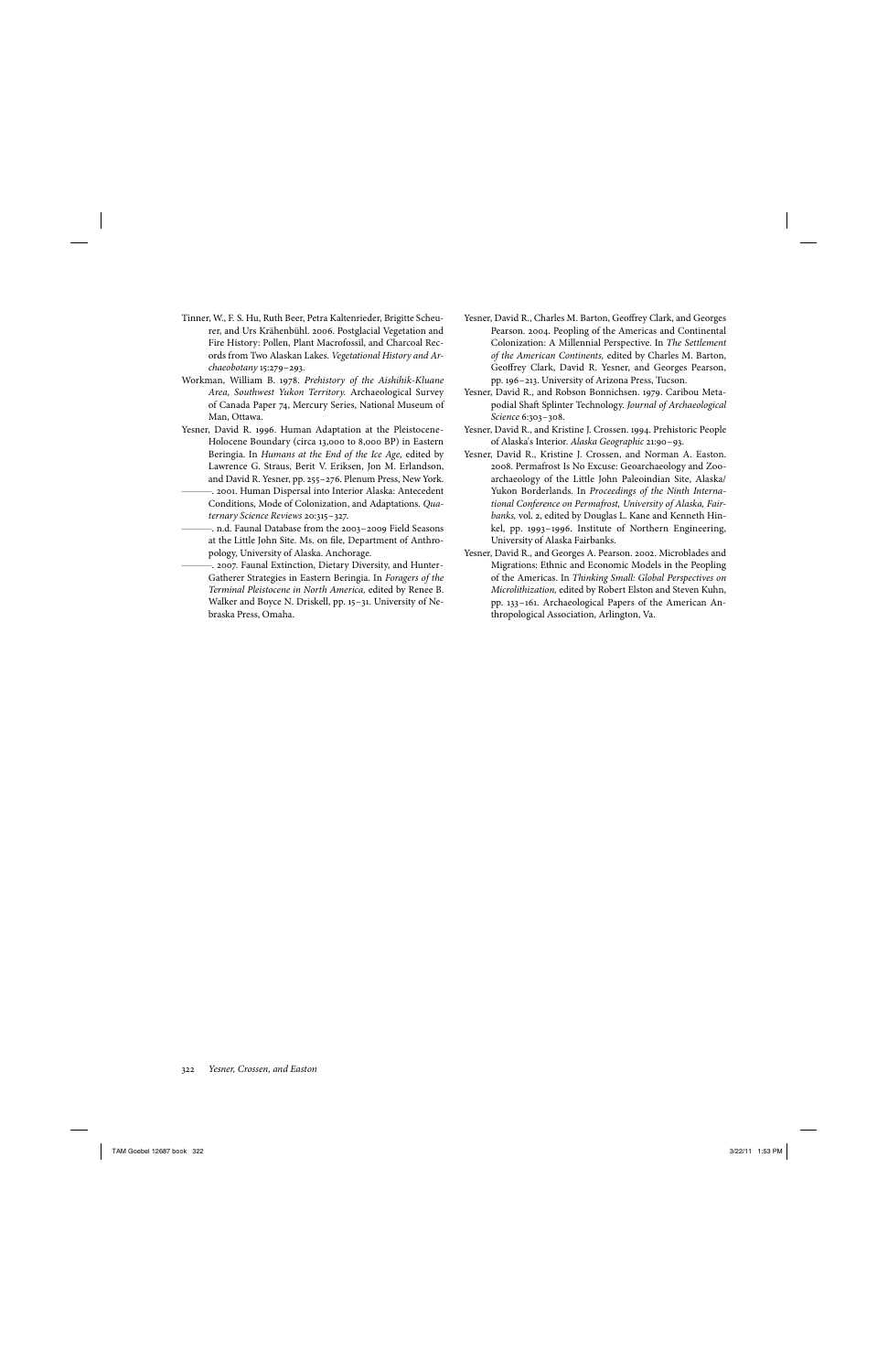# From the Yenisei to the Yukon

*Interpreting Lithic Assemblage Variability in Late Pleistocene/ Early Holocene Beringia*

Edited by Ted Goebel and Ian Buvit

Texas A*&*M University Press • College Station